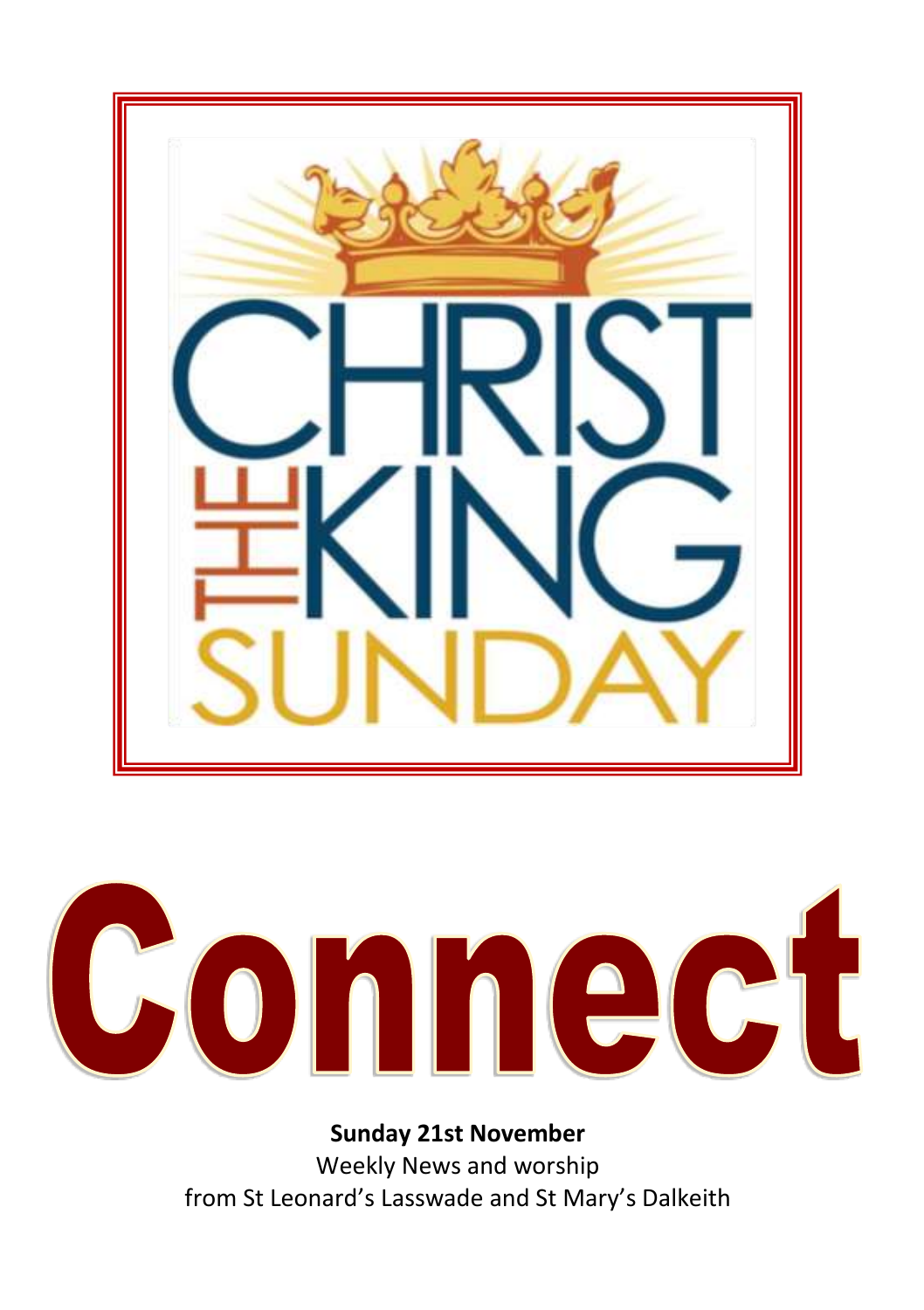# From the Rector

This Sunday brings the Church's year to a close as we declare that Christ is the King of Kings and Lord of Lords. We come to celebrate Jesus's victory over the kingdom of darkness, victory over suffering, sin and death. With that victory comes our freedom, our salvation and the invite for us



to come and be part of God's eternal kingdom.

In response to what Jesus has done for us, as our servant King who lays down his life for us, we invite the Lord to reign within our hearts, to be our King, so that we too can play our part in bringing God's truth, love, justice and peace to the world.

In today's Gospel reading (John 18: 33-37), we witness the scene in which Pilate asks Jesus the question, 'Are you the King of the Jews?' In his reply, Jesus speaks of a kingdom in which those who seek the truth listen to his voice and follow his ways. This week, we ask God for the grace to open our hearts and minds to his truth and love and pray for the needs of those who do not yet know his voice. We pray that by the service of our lives for our King we will draw others to his loving embrace and welcome them in to his eternal kingdom.

This week at St Mary's we continue that task by welcoming in Bella Cameron as she comes to be baptised. We give a warm welcome to her and to her family and friends especially to her parents Kevin and Sarah and her brothers Jacob and Ruaridh. As one of our Messy Church families it is a delight to have them with us today. We also look forward to seeing them and all our Messy Family members later in the month, as we look forward and prepare to relaunch our Messy Church on Saturday 27th November with the theme of light and afternoon tea.

May the Lord bless you this week as we remember his victory and invitation to come and be part of his Kingdom people.

*With love from Peter*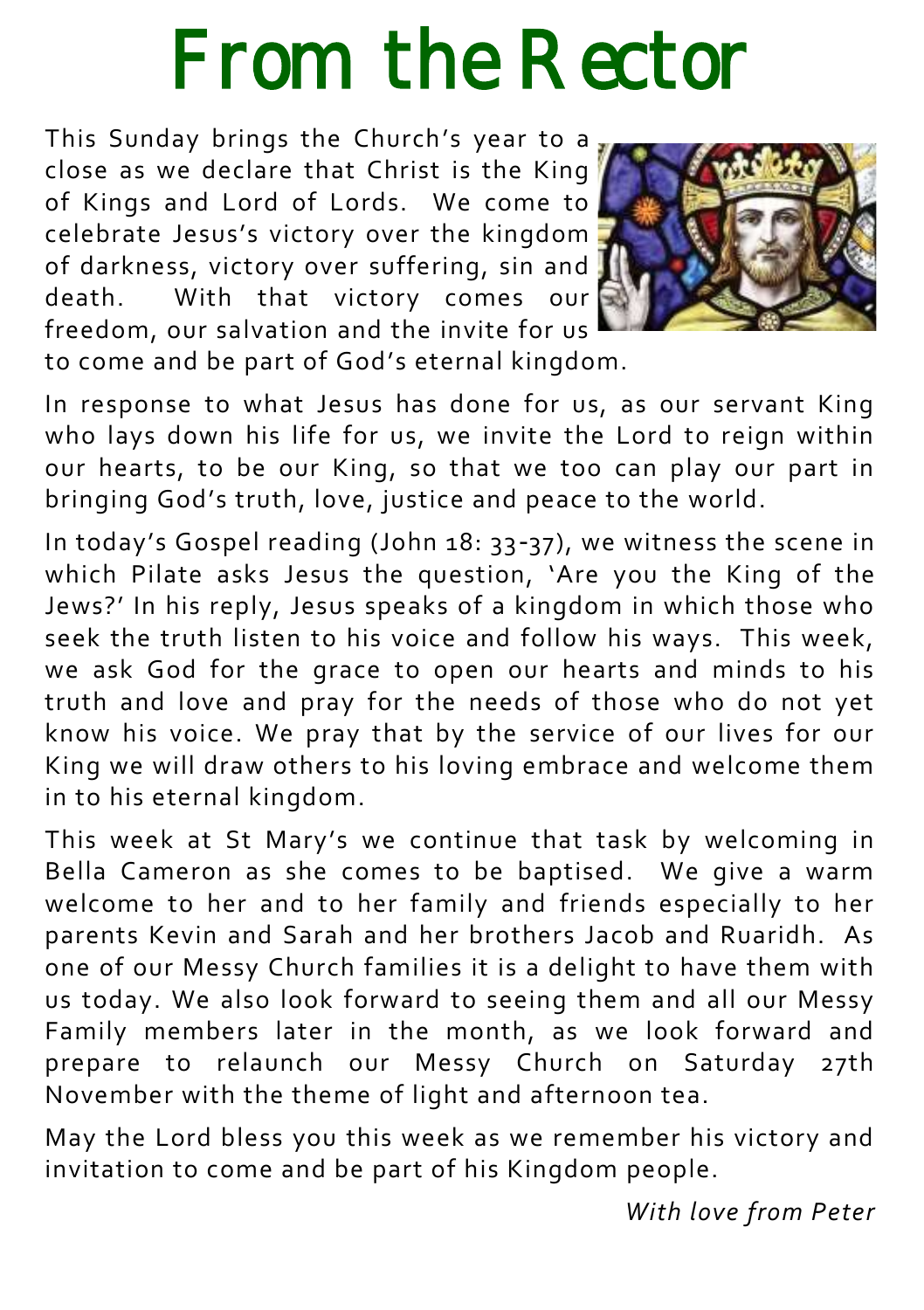#### **SUNDAY 21st NOVEMBER St Leonard's Online 11:15am Zoom 656 157 5203**

#### **Welcome:**

The Lord be with you **And also with you**

Come, let us sing for joy to the Lord; **let us shout aloud to the Rock of our salvation**. Let us come before him with thanksgiving **and praise him with music and song.** For the LORD is the great GOD, **the great King above all gods.** *Ps 95*

### **Hymn: WHAT A WONDERFUL SAVIOUR IS JESUS,**

What a wonderful friend is He, For He left all the glory of heaven, Came to earth to die at Calvary .

> *Sing hosanna, sing hosanna, Sing hosanna to the King of kings! Sing hosanna, sing hosanna, Sing hosanna to the King!*

He arose from the grave, Hallelujah. And He lives never more to die. At the Father's right hand interceding, He will hear and heed our faintest cry.

He is coming some day to receive us, We'll be caught up to heaven above, What a joy it will be to behold Him, Sing forever of His grace and love.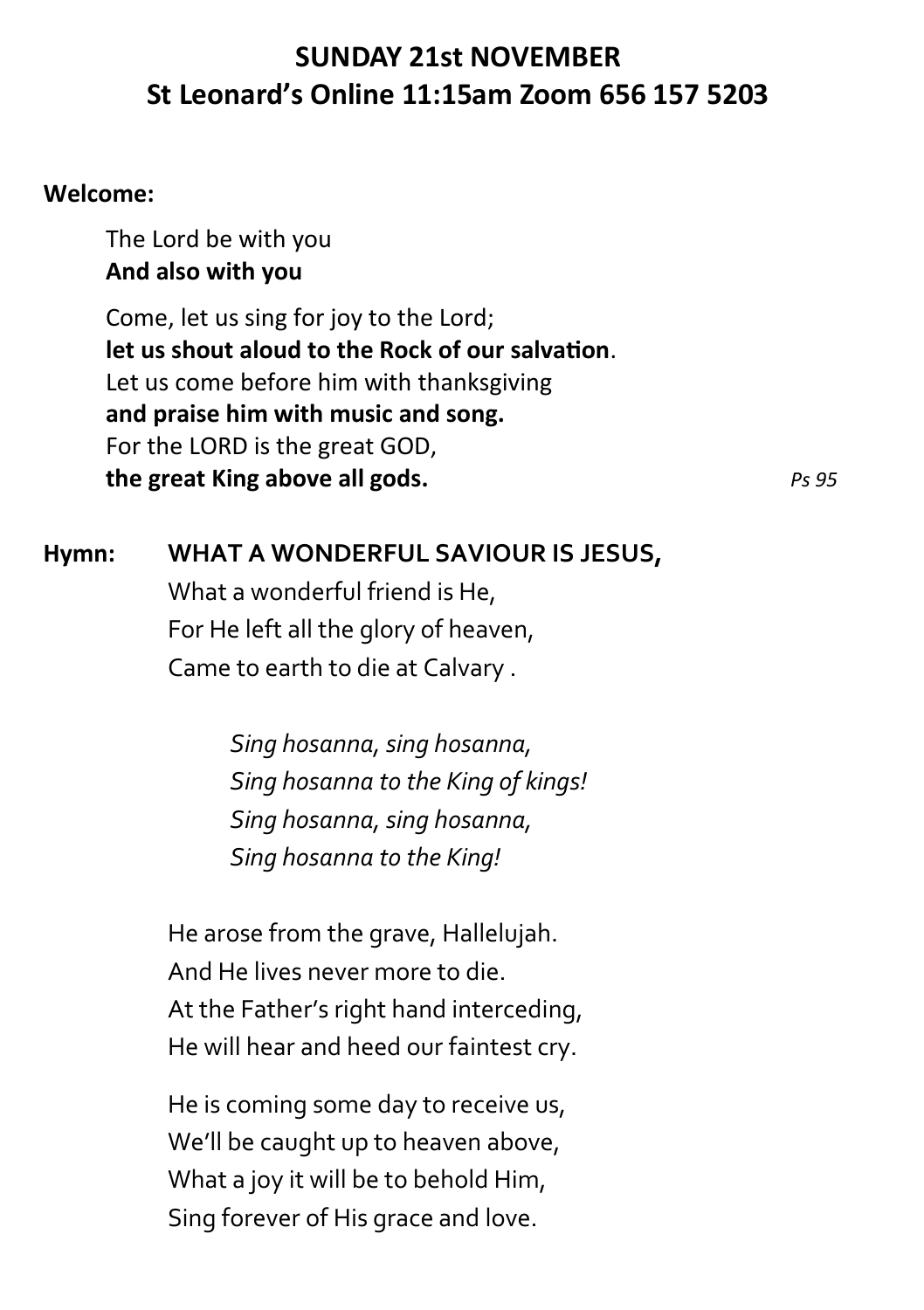#### **Confession:**

Let us remember that God is love and we are his children. There is no room for fear in love. We love because he loved us first. So let us now confess our sins in penitence and faith

#### **Heavenly Father, we acknowledge that we have not loved as you would have us love. We turn again to you and ask for your mercy, forgive us and renew us through Jesus Christ our Lord Amen**

God, who is both power and love, forgives us and free us from our sins, heals and strengthens us by his Spirit, and raise us to new life in Christ our Lord. **Amen.**

#### **The Collect**

**Almighty and everlasting God, whose will it is to restore all things in your well-beloved Son, our Lord and King: grant that the peoples of the earth, now divided and enslaved by sin, may be freed and brought together under his gentle and loving rule; who lives and reigns with you and the Holy Spirit, one God, now and for ever.**

#### **A Reading from the book of Revelations 1 v 4b-8**

Grace and peace to you from him who is, and who was, and who is to come, and from the seven spirits before his throne, from Jesus Christ, who is the faithful witness, the firstborn from the dead, and the ruler of the kings of the earth.

To him who loves us and has freed us from our sins by his blood, and has made us to be a kingdom and priests to serve his God and Father, to him be glory and power for ever and ever! Amen.

'Look, he is coming with the clouds,' and 'every eye will see him, even those who pierced him'; and all peoples on earth 'will mourn because of him.' So shall it be! Amen.

'I am the Alpha and the Omega,' says the Lord God, 'who is, and who was, and who is to come, the Almighty.'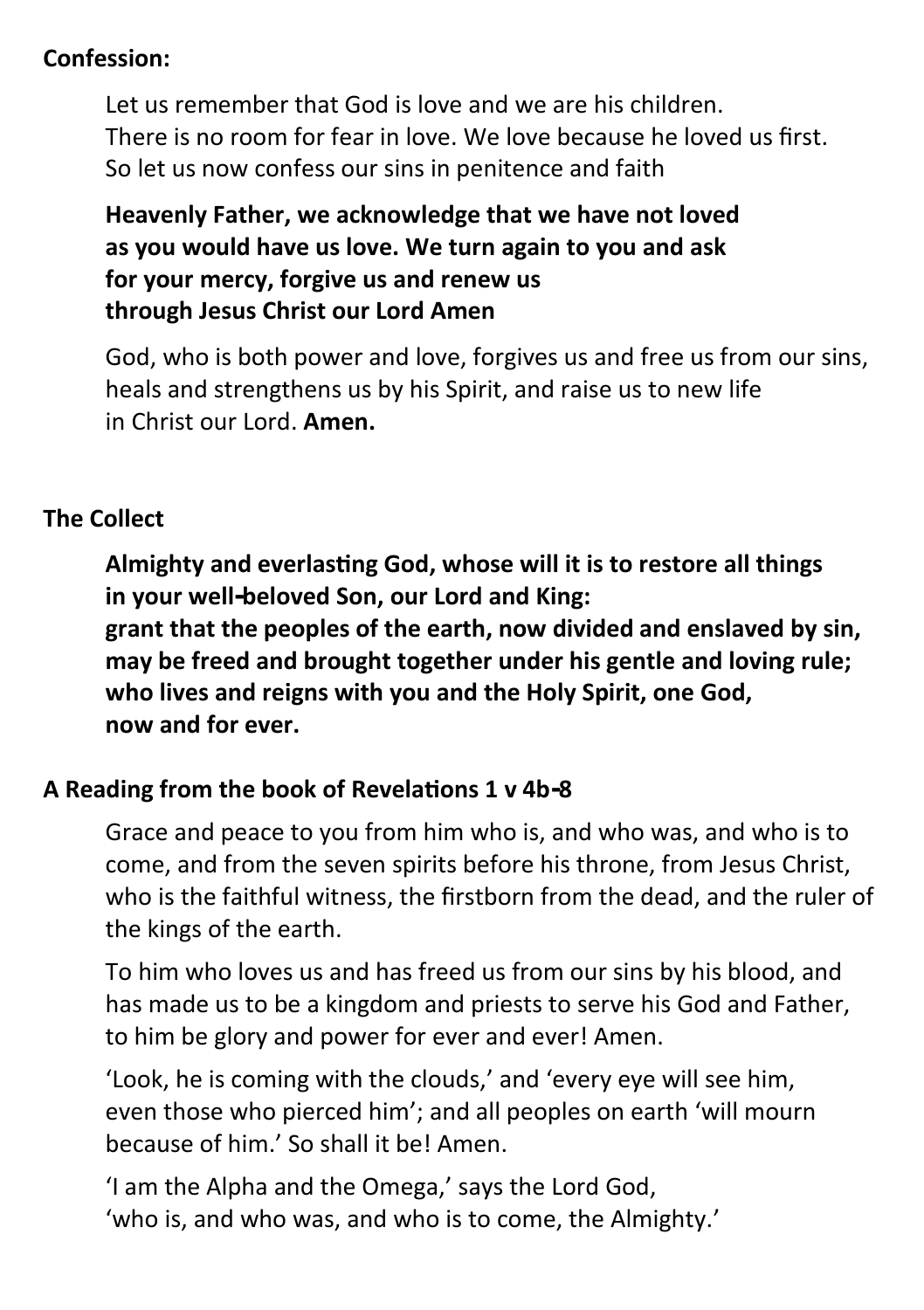**Hymn MAJESTY, worship His majesty,** Unto Jesus be glory, honour and praise. Majesty, kingdom authority, Flow from His throne unto His own, His anthem raise.

> So exalt, lift up on high the name of Jesus, Magnify, come glorify Christ Jesus the King. Majesty, worship His majesty, Jesus who died, now glorified, King of all kings.

#### **The Gospel Reading**

*Hear the Gospel of our Lord according to Mark 12 v 41-44* **Glory to Christ our Saviour.**

Pilate summoned Jesus and asked him, 'Are you the king of the Jews?' 'Is that your own idea,' Jesus asked, 'or did others talk to you about me?' 'Am I a Jew?' Pilate replied. 'Your own people and chief priests handed you over to me. What is it you have done?'

Jesus said, 'My kingdom is not of this world. If it were, my servants would fight to prevent my arrest by the Jewish leaders. However, my kingdom is from another place.' 'You are a king, then!' said Pilate.

Jesus answered, 'You say that I am a king. In fact, the reason I was born and came into the world is to testify to the truth. Everyone on the side of truth listens to me.'

Give thanks to the Lord for his glorious Gospel **Praise to Christ our Lord.**

#### **Sermon**

**Prayers of intercession** 

#### **The Peace**

we meet in Christ's name; **Let us share his peace.**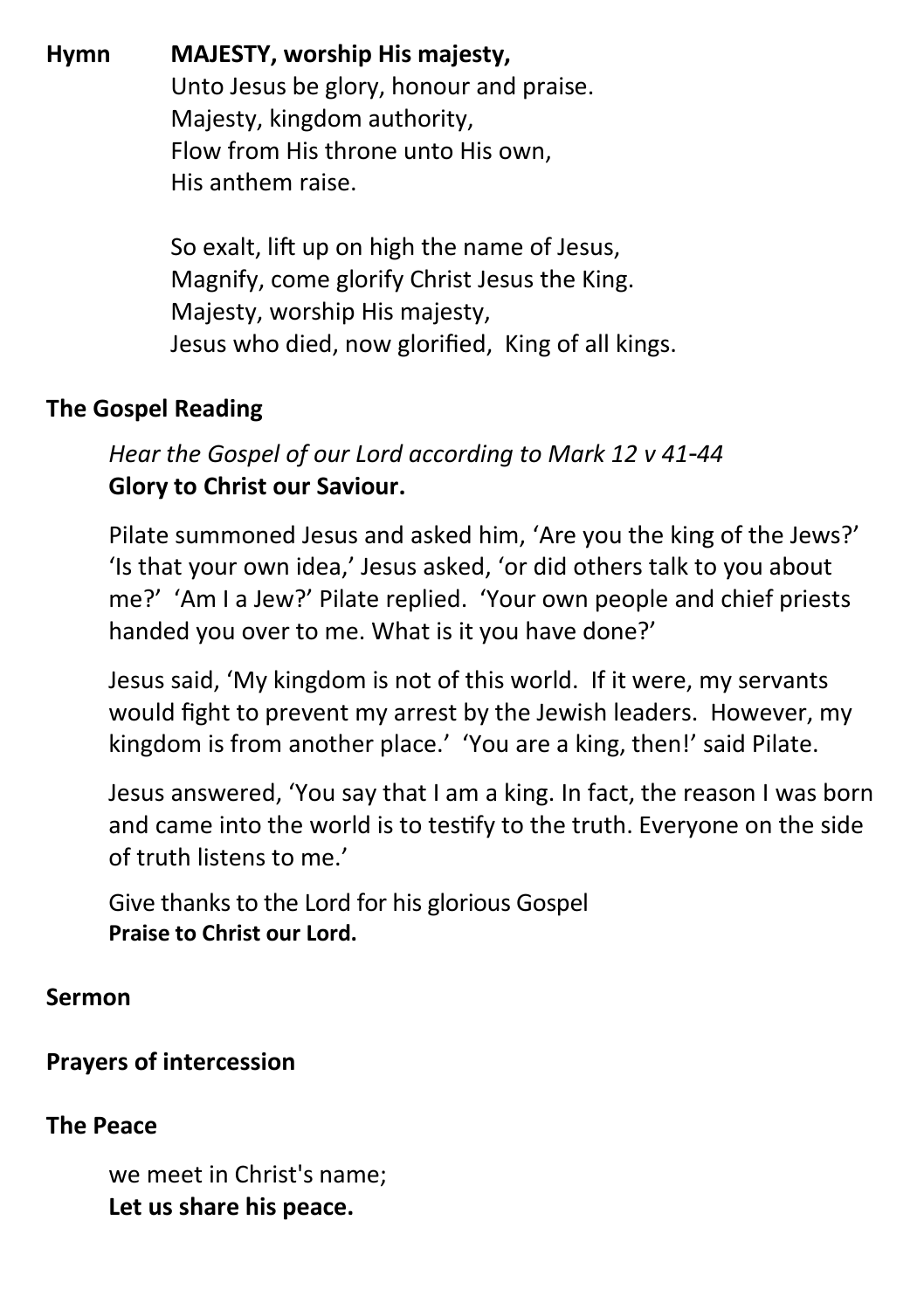#### **Hymn BEHOLD THE LAMB WHO BEARS OUR SINS AWAY,**

Slain for us, - and we remember the promise made that all who come in faith find forgiveness at the cross So we share in this bread of life, and we drink of His sacrifice as a sign of our bonds of peace around the table of the king

The body of our saviour Jesus Christ, torn for you, - eat and remember; the wounds that heal, the death that brings us life paid the price to make us one. So we share in this bread of life, and we drink of His sacrifice as a sign of our bonds of love around the table of the king

The blood that cleanses every stain of sin, shed for you — drink and remember, He drained death's cup that all may enter in to receive the life of God. So we share in this bread of life, and we drink of His sacrifice as a sign of our bonds of grace around the table of the king

And so with thankfulness and faith we rise, to respond and to remember, our call to follow in the steps of Christ as His body here on earth As we share in His suffering, we proclaim Christ will come again And we'll join in the feast of heaven around the table of the King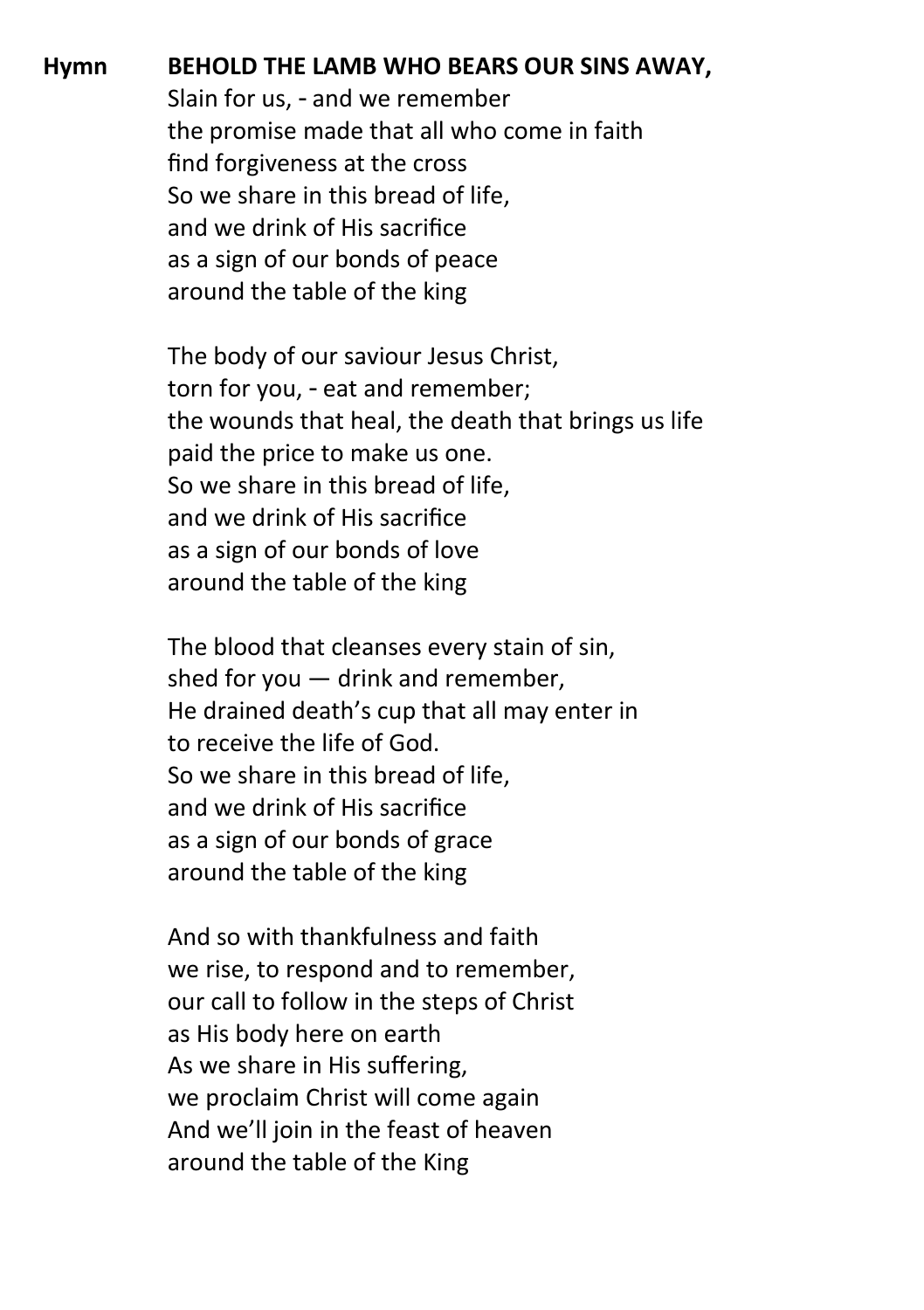#### **The Eucharistic Prayer**

The Lord is here. **His Spirit is with us.**

Lift up your hearts. **We lift them to the Lord.**

Let us give thanks to the Lord our God. **It is right to give thanks and praise.**

It is right to praise you, Father, Lord of all creation; in your love you made us for yourself.

**When we turned away you did not reject us but came to meet us in your Son. You embraced us as your children and welcomed us to sit and eat with you.**

Therefore as your children we offer you our praise with angels and archangels and the whole company of heaven, singing the hymn of your unending glory:

**Holy, Holy, Holy Lord, God of power and might. Heaven and earth are full of your glory. Hosanna in the highest. Blessed is he who comes in the name of the Lord. Hosanna in the highest.**

*(we sit or kneel as the prayer continues)*

On the night he was betrayed, at supper with his friends Jesus took bread, and gave you thanks; he broke the bread and gave it to them, saying: Take, eat; this is my body which is broken for you; do this in remembrance of me. **Father we do this in remembrance of him his body is the bread of life.**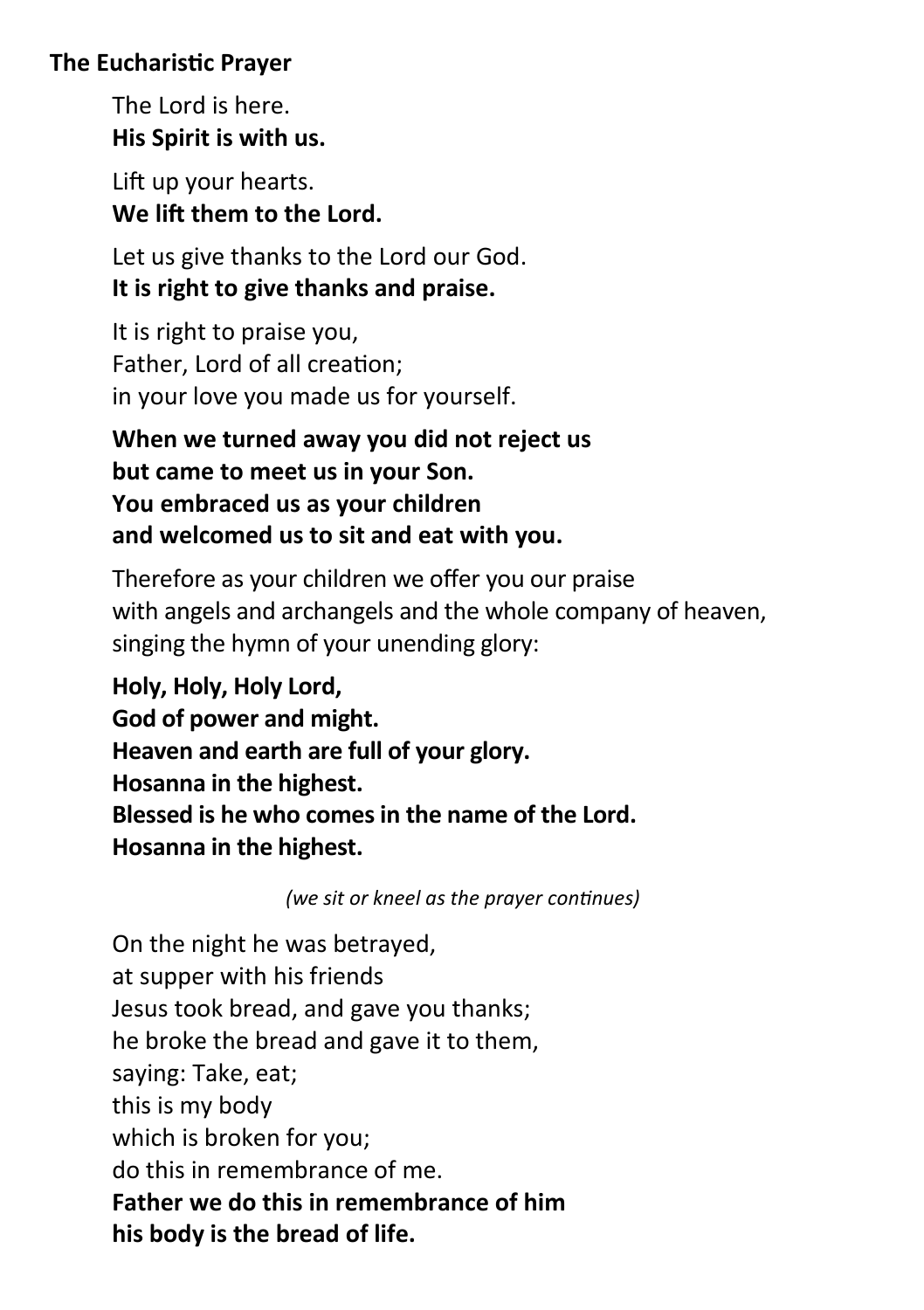At the end of supper taking the cup of wine, he gave you thanks, and said: Drink this, all of you; this is my blood of the new covenant, which is shed for you for the forgiveness of sins: do this in remembrance of me. **Father we do this in remembrance of him his blood is shed for all.**

**We now obey your Son's command. We recall his blessed passion and death, his glorious resurrection and ascension; and we look for the coming of his Kingdom. Made one with him, we offer you these gifts and with them ourselves, a single, holy, living sacrifice.**

Hear us, most merciful Father, and send your Holy Spirit upon us and upon this bread and this wine, that, overshadowed by his life-giving power, they may be the Body and Blood of your Son, and we may be kindled with the fire of your love and renewed for the service of your Kingdom.

**Help us, who are baptised into the fellowship of Christ's Body to live and work to your praise and glory; may we grow together in unity and love until at last, in your new creation, we enter into our heritage in the company of the Virgin Mary, St Leonard and the apostles and prophets, and of all our brothers and sisters living and departed**

Through Jesus Christ our Lord, with whom, and in whom, in the unity of the Holy Spirit, all honour and glory be to you, Lord of all ages, world without end. **Amen.**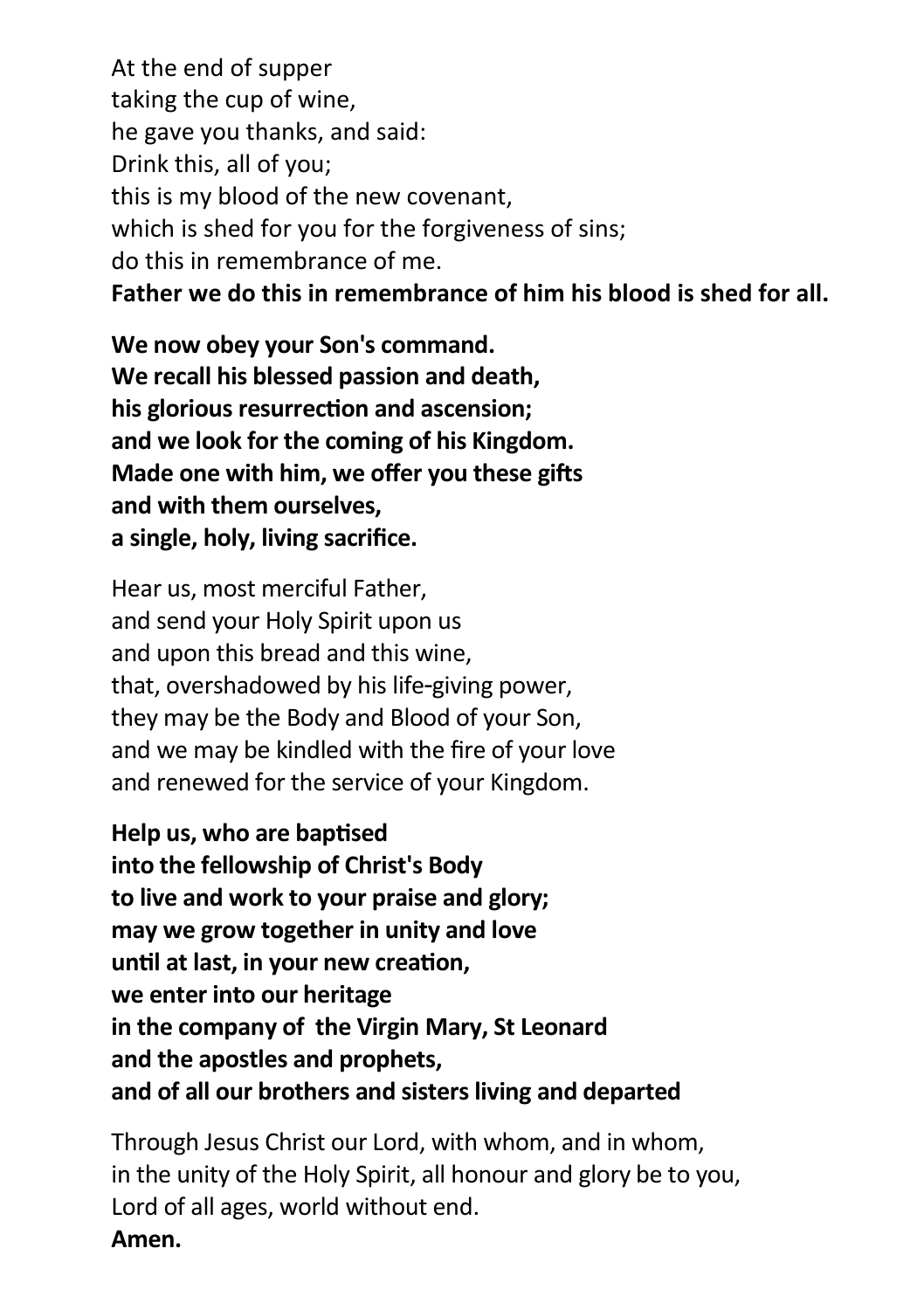#### **The Lord's Prayer**

As our Saviour taught us, so we pray

**Our Father in heaven, hallowed be your name your kingdom come, your will be done, on earth as it is in heaven. Give us today our daily bread. Forgive us our sins as we forgive those who sin against us. Lead us not into temptation but deliver us from evil. For the kingdom, the power, and the glory are yours now and for ever. Amen.**

#### **Breaking of the Bread**

We break this bread to share in the body of Christ. **Though we are many, we are one body, because we all share in one bread.**

#### **Distribution of Communion**

*Everyone is invited and welcomed to come and receive the bread of communion or a blessing at this time Come forward take your mask off, sanitise your hands and receive, After receiving replace mask and return to pew*

#### **Communion Hymn**

KING OF KINGS, MAJESTY, God of Heaven living in me, Gentle Saviour, closest Friend, Strong Deliverer, beginning and end. All within me falls at Your throne, Your Majesty, I can but bow, I lay my all before You now. In royal robes, I don't deserve. I live to serve Your Majesty. Earth and heaven worship You, Love eternal, faithful and true,

Who bought the nations, ransomed souls, Brought this sinner near to Your throne. All within me cries out in praise! Your Majesty, I can but bow, I lay my all before You now. In royal robes, I don't deserve. I live to serve Your Majesty.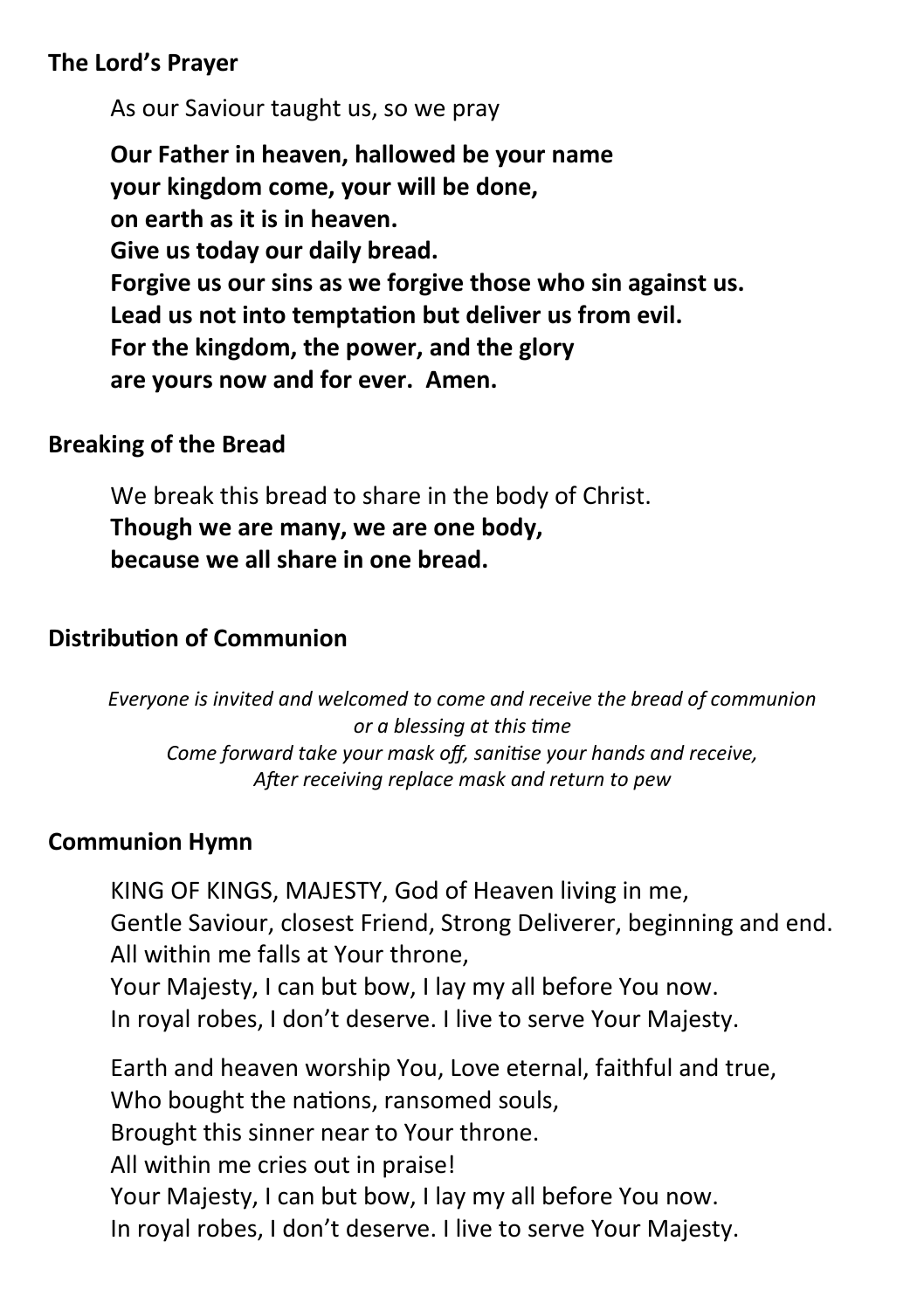#### **Prayer after Communion**

Give thanks to the Lord for he is gracious **And his mercy endures forever.**

Almighty God, you have made us a royal priesthood in the kingdom of your Son our Saviour Jesus Christ. Make known his victory through us, we pray, that all the world may see his light. We ask this in the name of Jesus Christ the Lord.

#### **The Blessing**

The God of all grace, who called you to his eternal glory in Christ Jesus, establish, strengthen and settle you in the faith; and the blessing of God almighty, the Father, the Son and the Holy Spirit, be among you and remain with you always.

#### **Amen**

**Hymn CROWN HIM WITH MANY CROWNS,** 

the Lamb upon his throne. Hark! How the heavenly anthem drowns all music but its own. Awake, my soul, and sing of Him Who died for thee, and hail Him as thy matchless King through all eternity.

Crown Him the Lord of life, Who triumphed over the grave, and rose victorious in the strife for those He came to save. His glories now we sing, Who died, and rose on high, Who died eternal life to bring, and lives that death may die.

Crown Him the Lord of love, behold His hands and side, those wounds, yet visible above, in beauty glorified.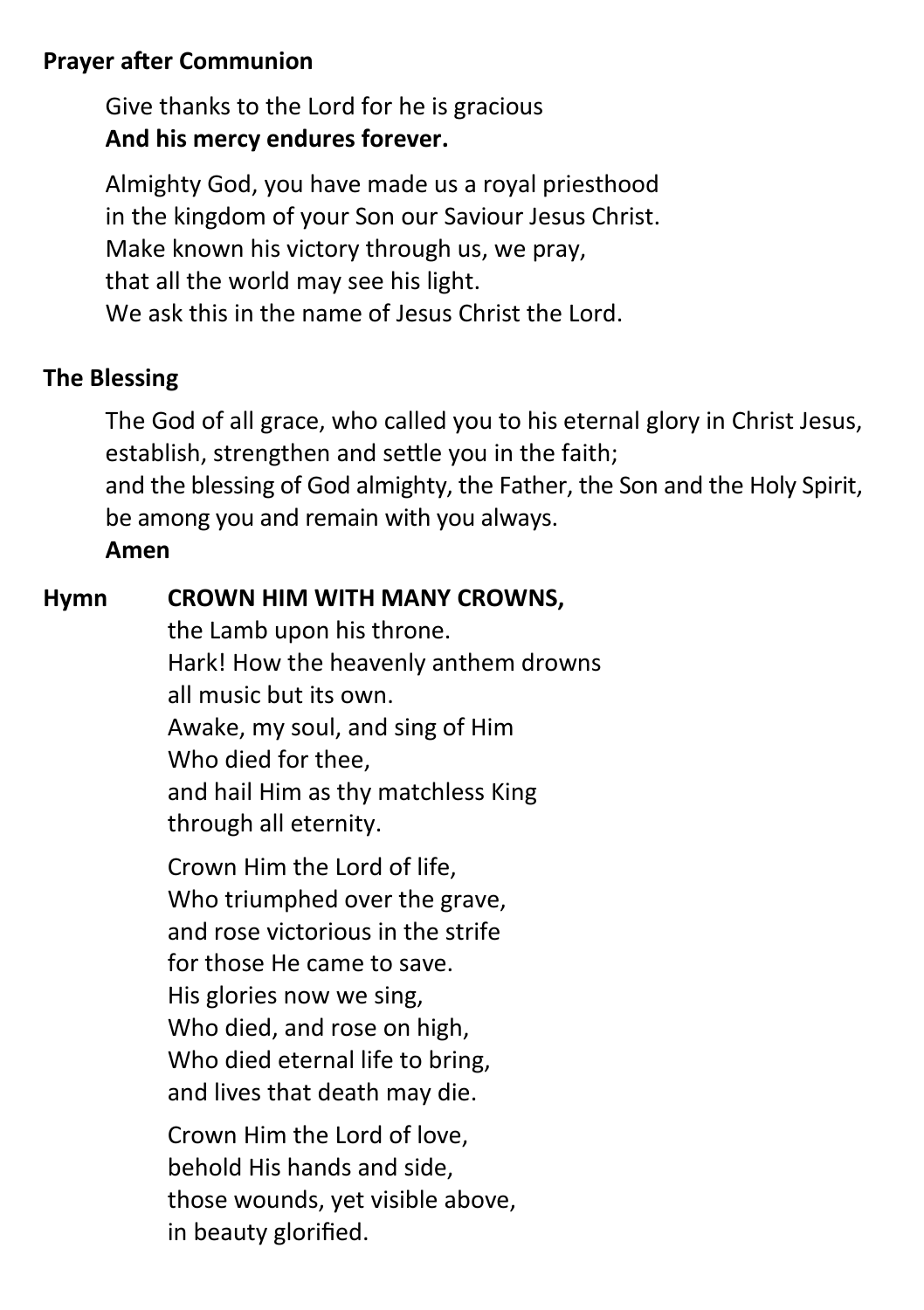No angel in the sky can fully bear that sight, but downward bends His burning eye at mysteries so bright.

Crown Him the Lord of years, the Potentate of time, Creator of the rolling spheres, ineffably sublime. all hail, Redeemer, hail! For Thou has died for me; Thy praise and glory shall not fail throughout eternity.

#### **The Dismissal**

Go in peace to love and serve the Lord. **In the name of Christ. Amen**

*We invite you at the close of the service to join us for a time of fellowship and refreshments served in the hall*



Sunday 28th November

7pm in the Pitcairn Centre

An evening of Contemporary Worship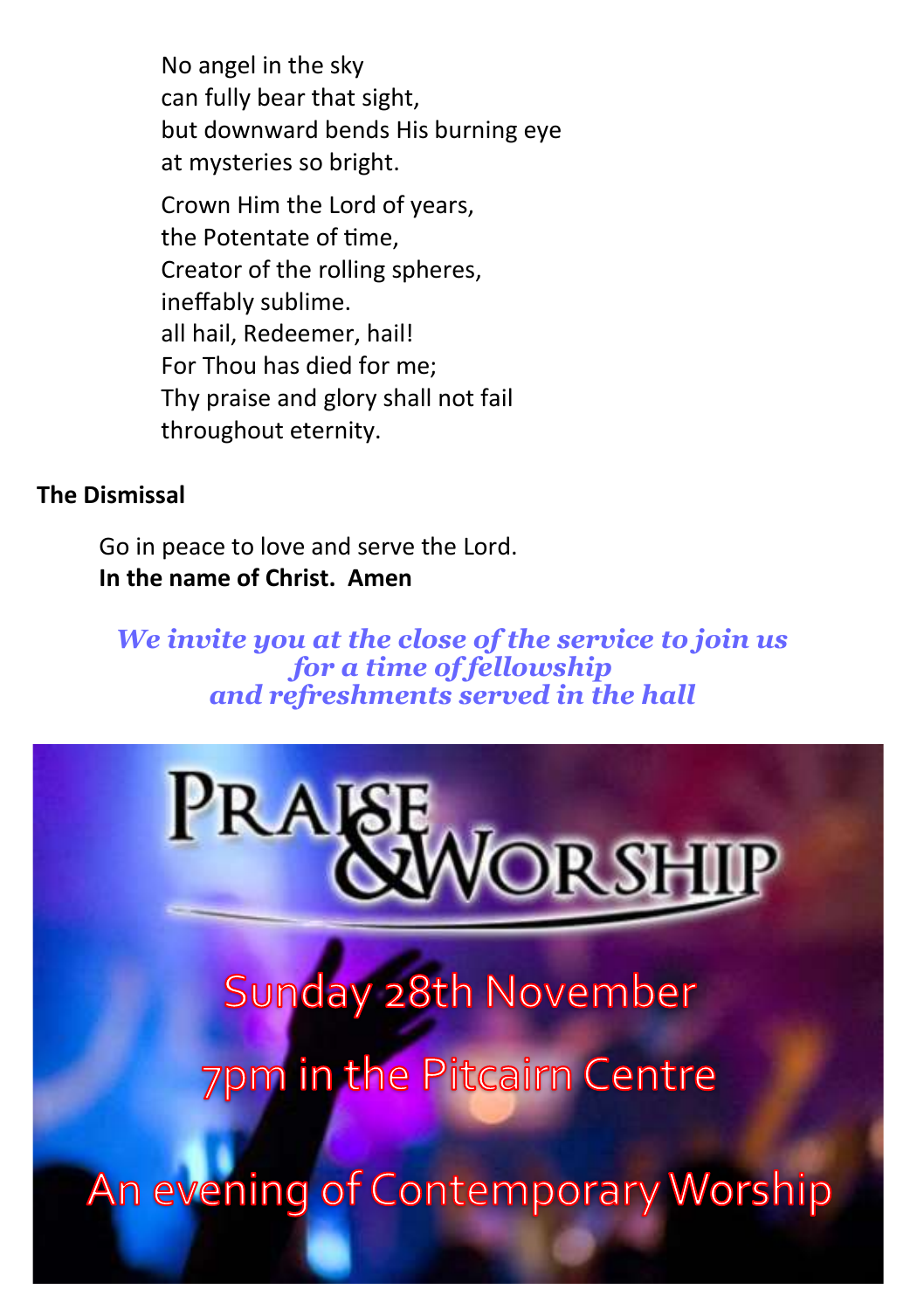

|  | T E S T I F Y F C Z N U H E Y |  |  |  |  |  |  |  |
|--|-------------------------------|--|--|--|--|--|--|--|
|  | C D U Y W R T K I A W N U H Y |  |  |  |  |  |  |  |
|  | S E R V A N T S I G R O A G F |  |  |  |  |  |  |  |
|  | V W T A Q Z V P T N H R R F T |  |  |  |  |  |  |  |
|  | I F F Y J M G G J T G T E L U |  |  |  |  |  |  |  |
|  | V J A P W W T A C H U D K S D |  |  |  |  |  |  |  |
|  | K I N G W O I T R U T H O X T |  |  |  |  |  |  |  |
|  | P F S A Y I N G C H P O V M X |  |  |  |  |  |  |  |
|  | LQEVERYONERCQLN               |  |  |  |  |  |  |  |
|  | A T A B R D N C M I I K I I R |  |  |  |  |  |  |  |
|  | C P A L A C E D N Q G L I S E |  |  |  |  |  |  |  |
|  | E T D P R I E S T N H S D T A |  |  |  |  |  |  |  |
|  | MPOZWFACTDTHEES               |  |  |  |  |  |  |  |
|  | VGIRPEOPLEWWANO               |  |  |  |  |  |  |  |
|  | NIBORNMRNJPVQSN               |  |  |  |  |  |  |  |
|  |                               |  |  |  |  |  |  |  |

| IDEA           | <b>PLACE</b>   | RIGHT        | WORLD       | SERVANTS       |
|----------------|----------------|--------------|-------------|----------------|
| <b>TESTIFY</b> | <b>KINGDOM</b> | <b>TRUTH</b> | ARREST      | <b>LISTENS</b> |
| <b>FACT</b>    | PEOPLE         | REASON       | <b>BORN</b> | FIGHT          |
| SAYING         | PALACE         | PRIEST       | KING        | EVERYONE       |



#### **ACROSS**

- 3. The earth or universe
- 6. To make an effort to hear something
- 7. An area or territory ruled by king or queen
- 8. A statement proven to be or accepted as accurate or factual

#### **DOWN**

- 1. To capture and hold under the authority of law
- 2. Where a king or queen lives
- 4. To battle, quarrel, or argue; a conflict between two or more people
- 5. Brought into life by birth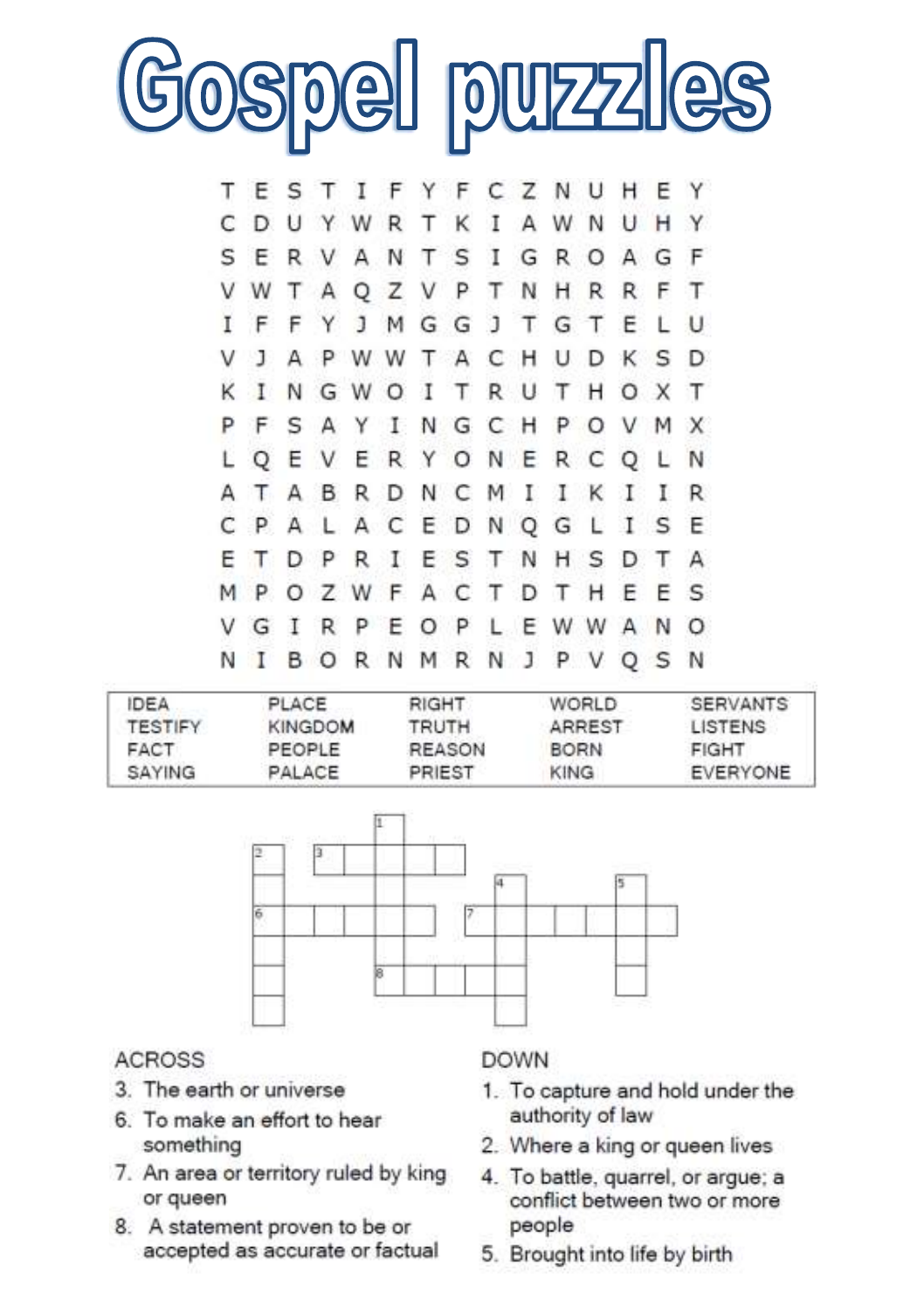

# *Izzy's News*

Hello Everyone,

This week I am wondering if my Dad and Mum have taken up gambling? I heard Dad say that

he had a number of books on the go and that so far he had made about £20 or so. Not to name names but Pauline Jones was also there and she seemed to have more success than Mum or Dad as she had over £90 from her bookies. It seems that their trip to the Bookies might have raise a little more money than had first been expected. Additionally they along with John and Val have sifted through nearly all the books in church and although a good number will be heading off to a charity shop we are hoping that the other books will bring in the stated offers that we are gambling on in return for sending in the books.

It seemed to be so easy to pick up a book and scan the bar code and get an instant offer. Soon 10p here 50p there and a few 2p's there soon add up. So thank you to everyone who helped clear away the books. There are still a few to sift through and a few vinyl's and CD's too. If you are having a clear out why not look to make a donation to the church through scanning your books and music items and sending them off for others to use and then you too can make a donation to the work of the church with the money you receive from recycling your books rather than throwing them out. I wonder what other creative ways there are for us to continue to raise funds for the work we do as a church.

Oh that reminds me - Mum says I have to remind you all about the Christmas Fair on Saturday 4th December. There are a good number of Craft Stalls coming along and there will be other stalls too like the Baking Stall, Tombola and Christmas Quiz as well as a whacky penguin who seems to have lost his name!

Sounds as though it will be fun but maybe to busy for me to be there all the time but I do hope I will see some of you there. *With licks and love from Izzy*

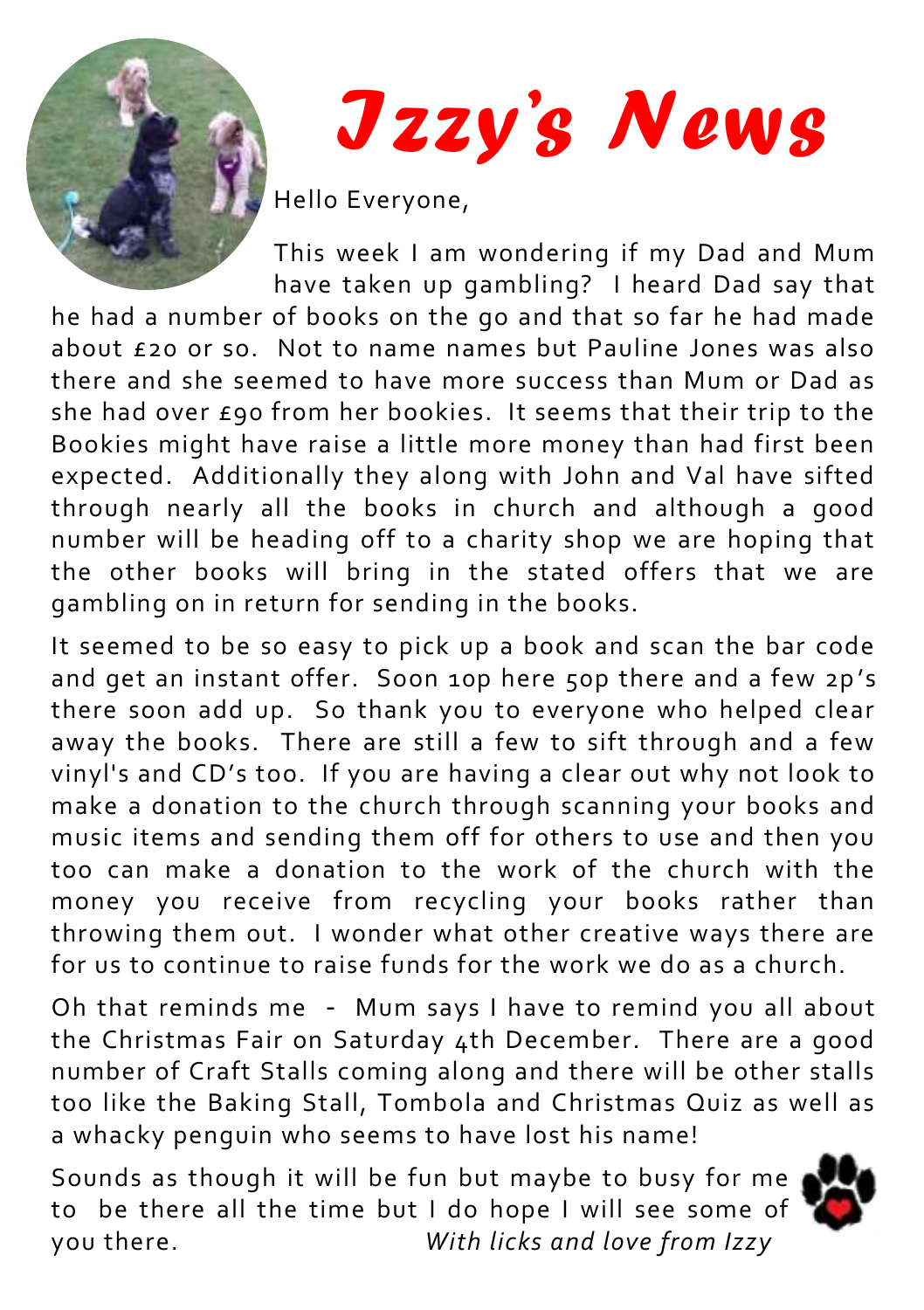### **Annual General Meeting St Leonard's AGM Sunday 28th Nov**

The AGM will be held at the close of our Sunday worship on the 28th November. Afterwards if you are able to stay a light lunch will be provided. Please sign up so we can gauge numbers for catering.

## **Messy Church**

## **Saturday 27th November 2pm**



With Masks and hand sanitisers at the ready we are now getting ready to welcome you back to Messy Church on **Saturday 27th Nov at St Mary's.**  As a one off for November we are having Messy Church with "Afternoon Tea" (sandwiches and cakes) from 2-4pm.

We invite you to book a place in advance for you and your family.

To book please contact the Church office

Join in with Weekly Sunday Worship

## **St Mary's 9.30am**

## **St Leonard's 11.15am**

**stleonardslasswade.org.uk**

## Find us on **C** @StLandM

**Church Office & Rectory** 11 Peacock Parkway Bonnyrigg EH193RQ

<sup>2</sup><sup>9</sup>0131 663 7000

or email  $\boxtimes$  office.stlandm@gmail.com

Both Churches are registered Charities St Leonard's Episcopal Church: Lasswade SC014151 St Mary's Episcopal Church: Dalkeith SC001677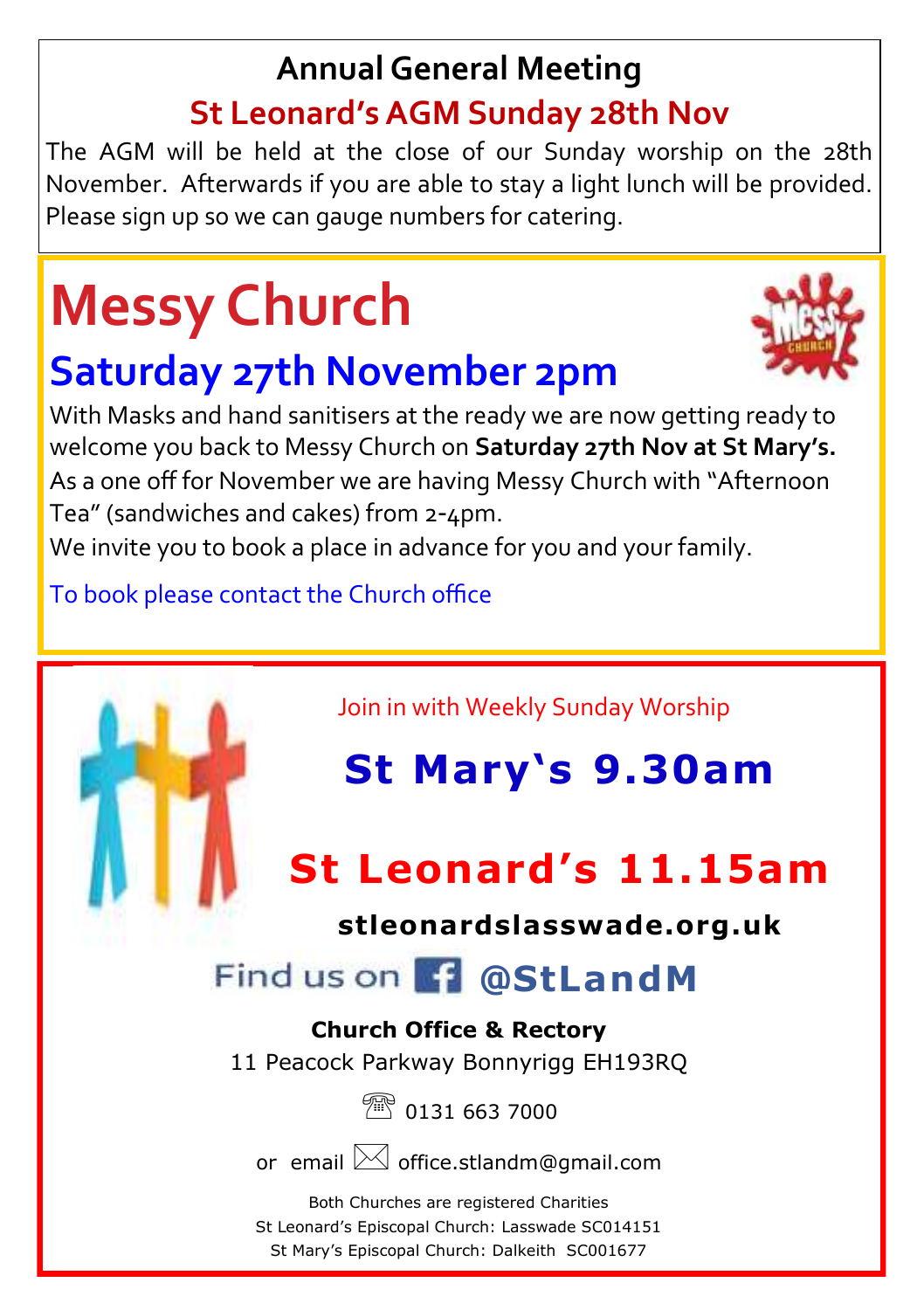

*Advent Stepping Stones*

*Helping us to reflect and prepare for Christmas*

Using the Advent themes of Hope, Peace, Joy and Love we are in the midst of producing a new outdoor Advent Reflection. As we enter the season Advent and our outdoor Nativity scene is once more built up we are going to place four large stones around the Nativity Scene bearing the words Hope, Peace, Joy and Love. Each stone will mark a Sunday in Advent and to accompany the stones we will have a leaflet to help guide us to reflect, pray and think about each of these themes as the steps we take towards celebrating Christmas and the arrival of Jesus Christ who is our Hope, our Peace, our Joy, and the one who in love gives us the gift of being Loved.



## **Christmas Store House Parcels**

Philip and the Storehouse crew are gearing up to deliver this years Christmas Parcels to those in need in our area.

If you would like to help please consider donating some of the following items which have been highlighted as those in most demand at this time.

> Laundry liquid, Toilet roll, deodorant/ shower gel Cans of ravioli, cans of stew / can of mince multi pack crisps, rice puddings, tinned custard

Our Thanks to everyone who has donated goods to the work of the Storehouse over this past year many families and individuals have been touched by your love and support.